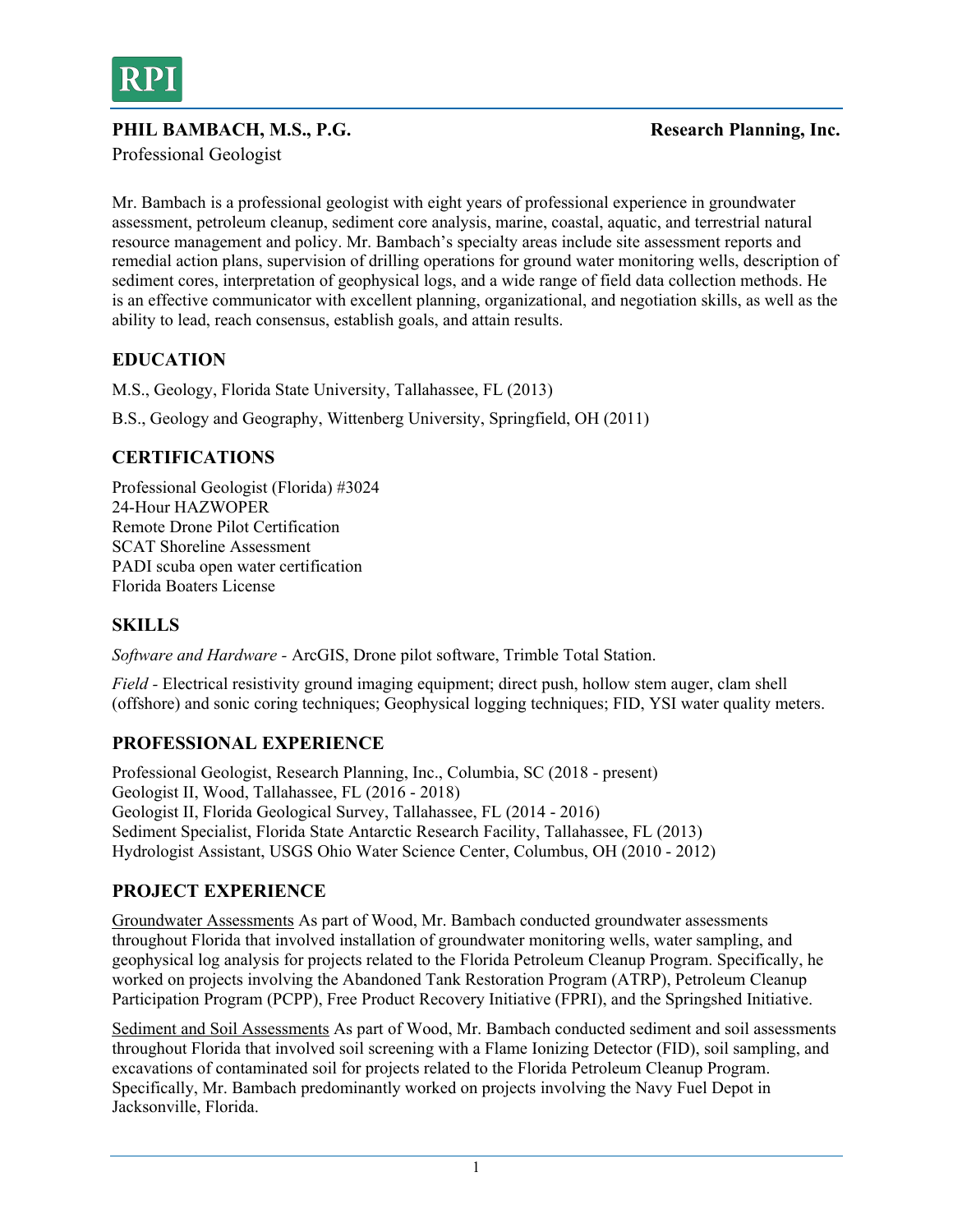

RESTORE Act Scientific and Technical and Environmental Compliance Reviews Under contract with the Office of Gulf Coast Restoration, U.S. Dept. of Treasury, Mr. Bambach serves as a technical reviewer for Restore Act projects involving infrastructure upgrades, water quality improvement, as well as beach, dune, marsh, tidal flat, and estuary restoration in coastal settings across the Gulf Coast region.

Environmental Sensitivity Index (ESI) and Resource Mapping Under contract with NOAA, Mr. Bambach classifies shorelines according to their physical characteristics which then dictates the proper cleanup technique in the event of an oil spill. Datasets are then compiled into a GIS database for integration into analytical products and the generation of static maps and tabular data for the ESI atlas and accompanying relational databases.

Tidal Inlet Protection Strategies (TIPs) for the Florida Panhandle Under contract with the Florida Fish and Wildlife Commission, Mr. Bambach designed strategies that protect the resources inside the inlets of the Panhandle of Florida from oil that may enter from an offshore source. Tidal inlets, while among the most important areas to protect, are also some of the most difficult to effectively protect. These strategies will safeguard the area within the inlet crucial for both environmental and commercial purposes.

MFL Technical Support Services for the Northwest Florida and Suwannee River Water Management District Under contract with the Northwest Florida and Suwannee River water management district, Mr. Bambach provides technical analysis for the minimum flow and level (MFL) study which analyzes the effects of flow conditions on wetlands, floodplain habitats, and protected species of the Wakulla and St. Marks rivers to inform management decisions on water withdrawals. Mr. Bambach captains the boat and assists in collecting pH, conductivity, temperature, and depth to water along the rivers in the area as well as identity flora and fauna in the floodplain.

Office of Response and Restoration, U.S. National Oceanic and Atmospheric Administration (NOAA) Mr. Bambach has served NOAA for 2 years, providing scientific oil spill response, shoreline assessment, remediation, and restoration support to NOAA for marine oil spills, hazardous materials releases, natural disasters, marine debris events, and similar incidents. Mr. Bambach has primarily served as a Shoreline Cleanup and Assessment Team (SCAT) field scientist during oil spills and has also been involved with literature review and synthesis studies. His most recent experiences include debris mapping using drone technology along the Louisiana coast following Hurricane Laura; collecting coal ash samples off the coast of Jacksonville following the capsizing of Barge Bridgeport; and conducting oiled shoreline assessments along marshes, tidal flats, and sand beaches following the Golden Ray vessel grounding off the coast of Brunswick, Georgia.

Coastal Long-Term Monitoring Project, Arabian Gulf Coast, Saudi Arabia As part of RPI's long-term monitoring contract along the Arabian (Persian) Gulf coast of Saudi Arabia, Mr. Bambach executes field assessments to measure ecological health in intertidal habitats. As a geologist, he collects soil samples at each site to be tested for the presence of hydrocarbons, collects box cores at each site to determine fauna return rates, and performs analysis for reports.

Mangrove Transplantation Assessment and Pilot Planting Project (Saudi Arabia) As part of RPI's contract, an assessment of historic mangrove transplanting efforts was conducted. Optimal transplantation methods and proposed locations for new pilot planting efforts were determined. An intertidal mangrove nursery was established, and 35,000 mangrove seedlings were planted at various study sites.

A Response Guide for Sunken Oil Mats (SOMs) Under contract with the U.S. Department of Commerce, Mr. Bambach served as a technical lead for this literature compilation and synthesis for sunken oil mat formation, behavior, detection, and removal techniques. RPI created the response guide to provide active oil spill responders with conditions in which SOMs would form, the most effective technique in detecting them and most efficient means of removal in areas where SOMs form. This response guide can be used on spills of all sizes and in all locations around the world where oil has the potential to mix with sand and sink.